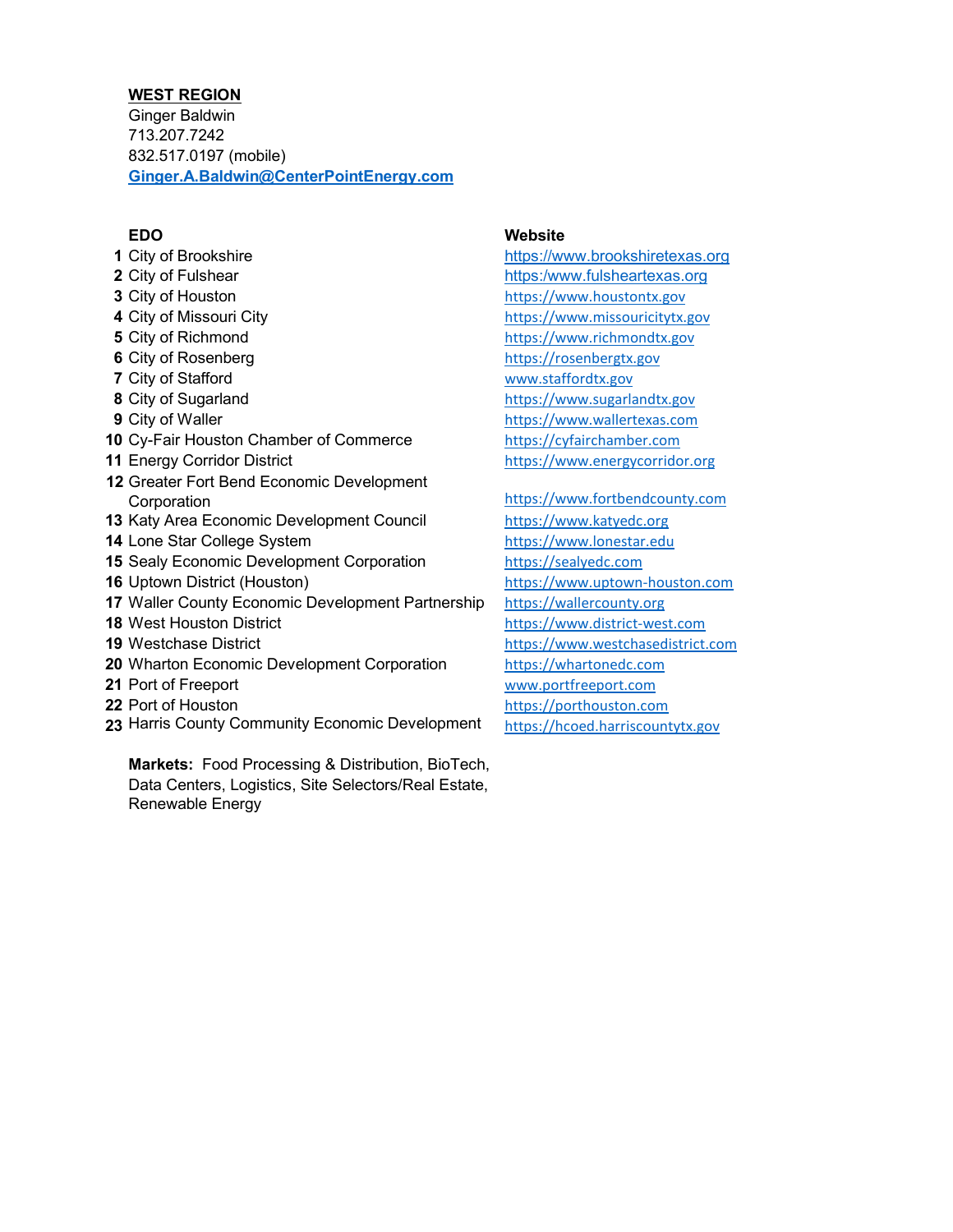## **EAST REGION**

Stephanie Wiggins 713.207.6033 713.858.0435 (mobile) **[Stephanie.Wiggins@CenterPointEnergy.com](mailto:Stephanie.Wiggins@CenterPointEnergy.com)**

 City of Magnolia **https://www.cityofmagnolia.com**  City of Oakridge North **WALL CONSTRESS WAS A WALL CONSTRESS OF STATE** [www.oakridgenorth.com](http://www.oakridgenorth.com/) The Woodlands Economic Development Partnership [www.edpartnership.net](http://www.edpartnership.net/) Tomball Economic Development Corporation<br> **28** Bay Area Houston Partnership<br>
https://www.bayareahou Development Foundation and a state of the baytownedf.org Baytown/W. Chambers County Economic City of Alvin **1996**<br>**31** City of Deer Park **1996** City of Deer Park **1997**  City of Deer Park www.ci.deer-park.tx.us<br>**32** City of Friendswood www.ci.triendsv City of Hitchcock [https://www.cityofhitchcock.org](https://www.cityofhitchcock.org/) City of Kemah **[https://www.kemah-tx.gov](https://www.kemah-tx.gov/)**  City of La Marque **and Contact Contact Contact Contact Contact Contact Contact Contact Contact Contact Conta<br><b>36** City of La Porte **https://www.ci.la-porte.tx**  City of Pasadena **[https://www.pasadenatx.gov](https://www.pasadenatx.gov/)**  City of Seabrook **[https://www.seabrooktx.gov](https://www.seabrooktx.gov/)**  City of Webster **[https://www.cityofwebster.com](https://www.cityofwebster.com/)**  Economic Alliance of Brazoria County [https://www.eda-bc.com](https://www.eda-bc.com/) Economic Alliance Houston Port Region<br>**42** Galveston County<br>www.galveston.county.gov 43 Galveston Economic Development Partnership [www.gedp.org](http://www.gedp.org/) Hobby District **[https://hadistrict.org](https://hadistrict.org/)**  Lake Houston Economic Development <https://www.lakehouston.org/edp/> League City **and City** [https://www.leaguecity.com](https://www.leaguecity.com/)<br>**47** North Houston Association **And City** https://www.north-houston. North Houston District **[https://www.northhouston.org](https://www.northhouston.org/)**  Pearland Economic Development Corporation [https://www.pearlandedc.com](https://www.pearlandedc.com/) Houston Northwest **[https://www.houstonnwchamber.org](https://www.houstonnwchamber.org/)**  Central Houston **https://www.centralhouston.org** East End Management District [https://www.eastenddistrict.com](https://www.eastenddistrict.com/)

**EDO Website**

Bay Area Houston Partnership https://www.bayareahouston.com

 City of Friendswood [https://www.ci.friendswood.tx.us](https://www.ci.friendswood.tx.us/) City of La Porte [https://www.ci.la-porte.tx.us](https://www.ci.la-porte.tx.us/) [www.galvestoncountytx.gov](http://www.galvestoncountytx.gov/) [https://www.north-houston.com](https://www.north-houston.com/)

**Markets:** Corporate Headquarters, Petrochemical, Aerospace/Aviation, Manufacturing, Site Selectors/Real Estate (Lead)